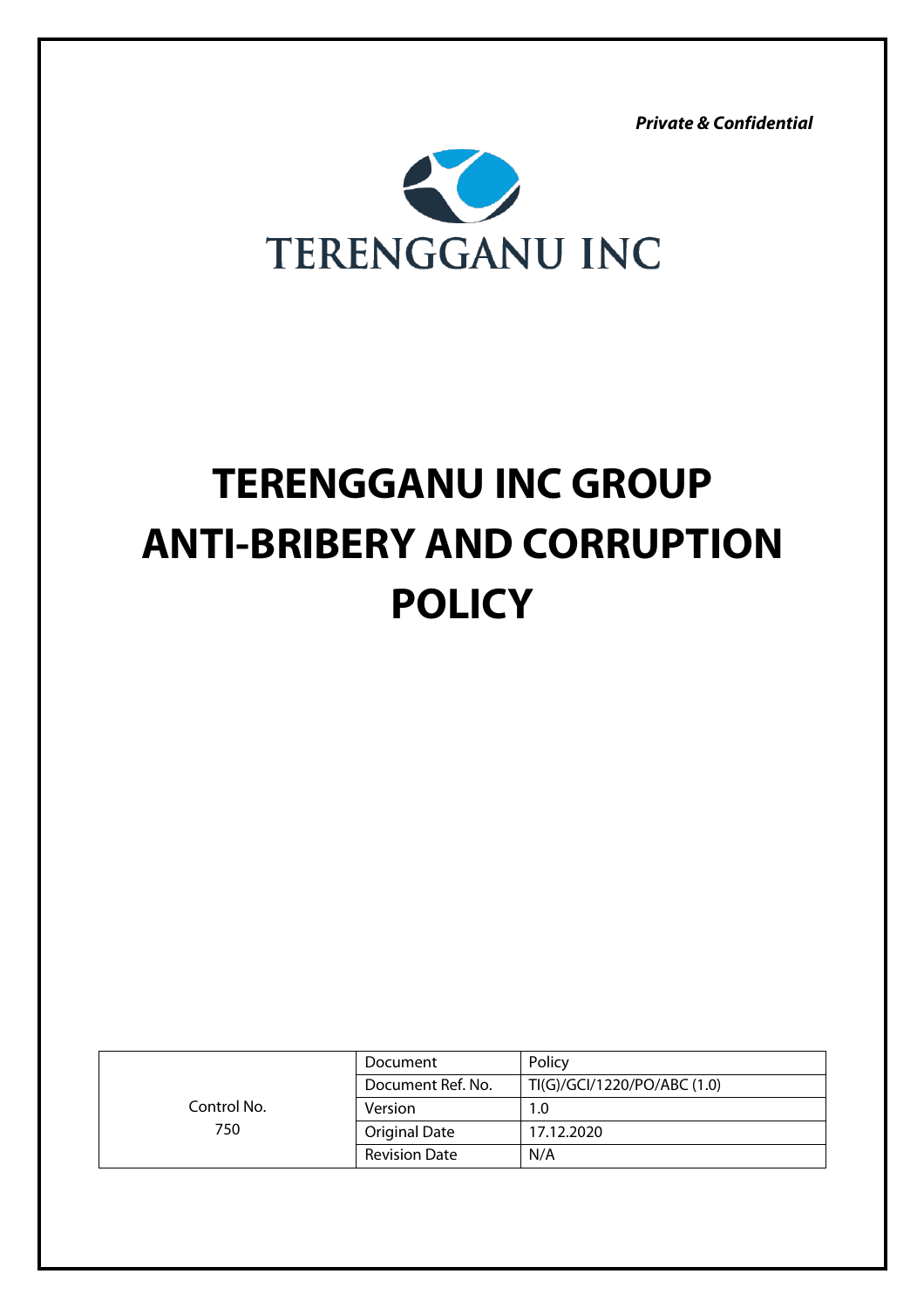| 50                    | Document name        | Anti-Bribery and Corruption Policy |
|-----------------------|----------------------|------------------------------------|
| <b>TERENGGANU INC</b> | Document Ref. No.    | TI(G)/GCI/1220/PO/ABC (1.0)        |
| <b>POLICY</b>         | Original Date        | 17.12.2020                         |
|                       | <b>Revision Date</b> | N/A                                |

#### **DISCLAIMER NOTICE**

This policy is the sole property of Terengganu Incorporated Sdn Bhd ("Terengganu Inc") and has been prepared for the exclusive use of the management and employees of Terengganu Inc group of companies.

The policy is intended for internal circulation only and disclosure of any information to any third party or unauthorized personnel is considered as an offence.

#### **AMENDMENTS**

Amendments to the policy are subject to authority limits outlined in the Limit of Authority of Terengganu Inc.

Approved and adopted by the Board of Directors of Terengganu Incorporated Sdn. Bhd. at the Board of Directors' Meeting No. 54 (3/2020) held on 17122020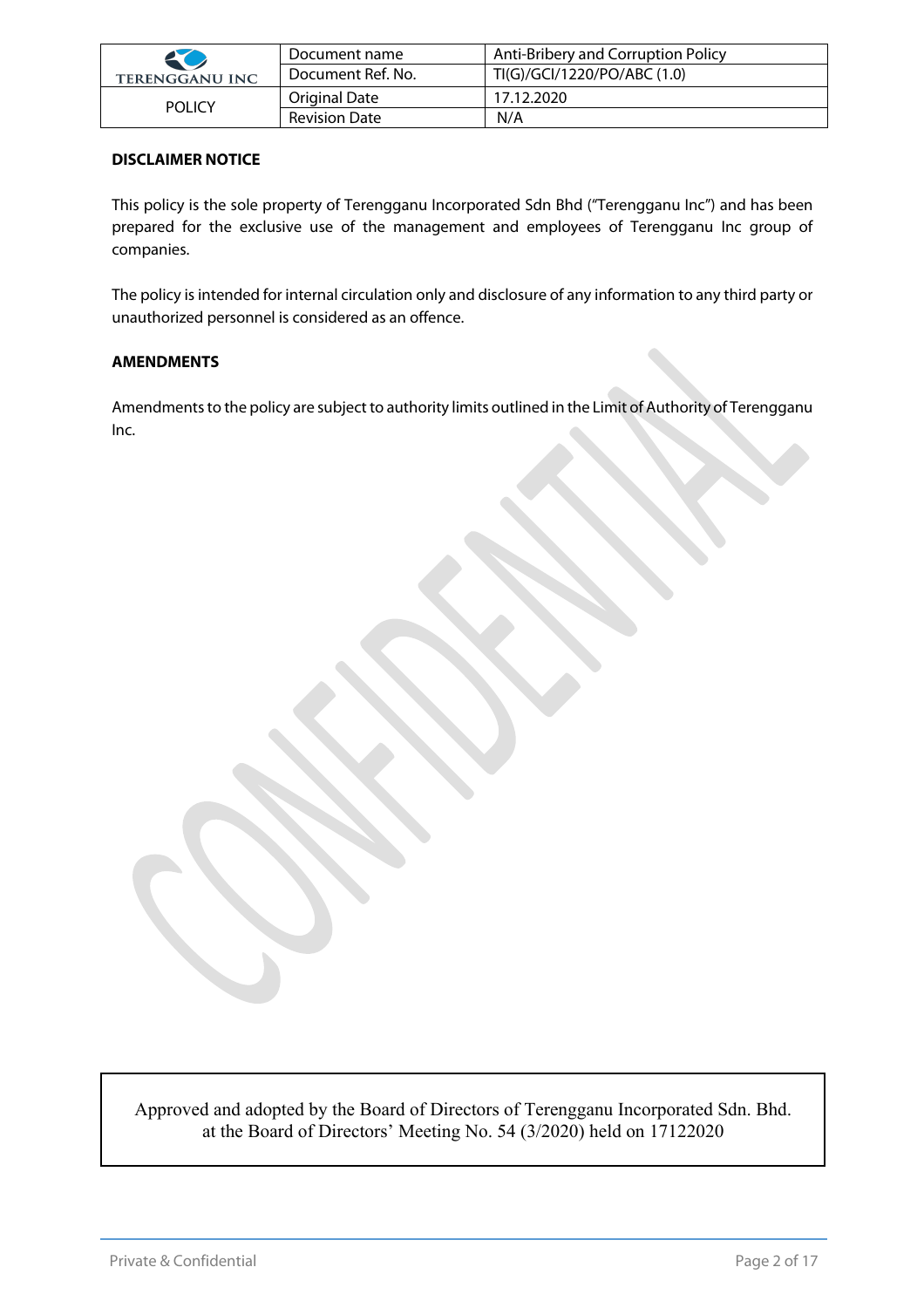| 50                    | Document name        | Anti-Bribery and Corruption Policy |
|-----------------------|----------------------|------------------------------------|
| <b>TERENGGANU INC</b> | Document Ref. No.    | TI(G)/GCI/1220/PO/ABC (1.0)        |
| <b>POLICY</b>         | Original Date        | 17.12.2020                         |
|                       | <b>Revision Date</b> | N/A                                |

#### **AMENDMENT RECORD**

This page is used to record every amendment that had been made to this document. All amendments must be properly recorded. Group Compliance & Integrity ("GCI") Department of Terengganu Inc is responsible for handling this record.

| No. | <b>Page/Section</b><br>No. | <b>Revision</b><br>No. | <b>Effective</b><br><b>Date</b> | <b>General Description</b> | <b>Approval Date</b> |
|-----|----------------------------|------------------------|---------------------------------|----------------------------|----------------------|
|     |                            |                        |                                 |                            |                      |
|     |                            |                        |                                 |                            |                      |
|     |                            |                        |                                 |                            |                      |
|     |                            |                        |                                 |                            |                      |
|     |                            |                        |                                 |                            |                      |
|     |                            |                        |                                 |                            |                      |
|     |                            |                        |                                 |                            |                      |
|     |                            |                        |                                 |                            |                      |
|     |                            |                        |                                 |                            |                      |
|     |                            |                        |                                 |                            |                      |
|     |                            |                        |                                 | $\overline{\phantom{0}}$   |                      |
|     |                            |                        |                                 |                            |                      |
|     |                            |                        |                                 |                            |                      |
|     |                            |                        |                                 |                            |                      |
|     |                            |                        |                                 |                            |                      |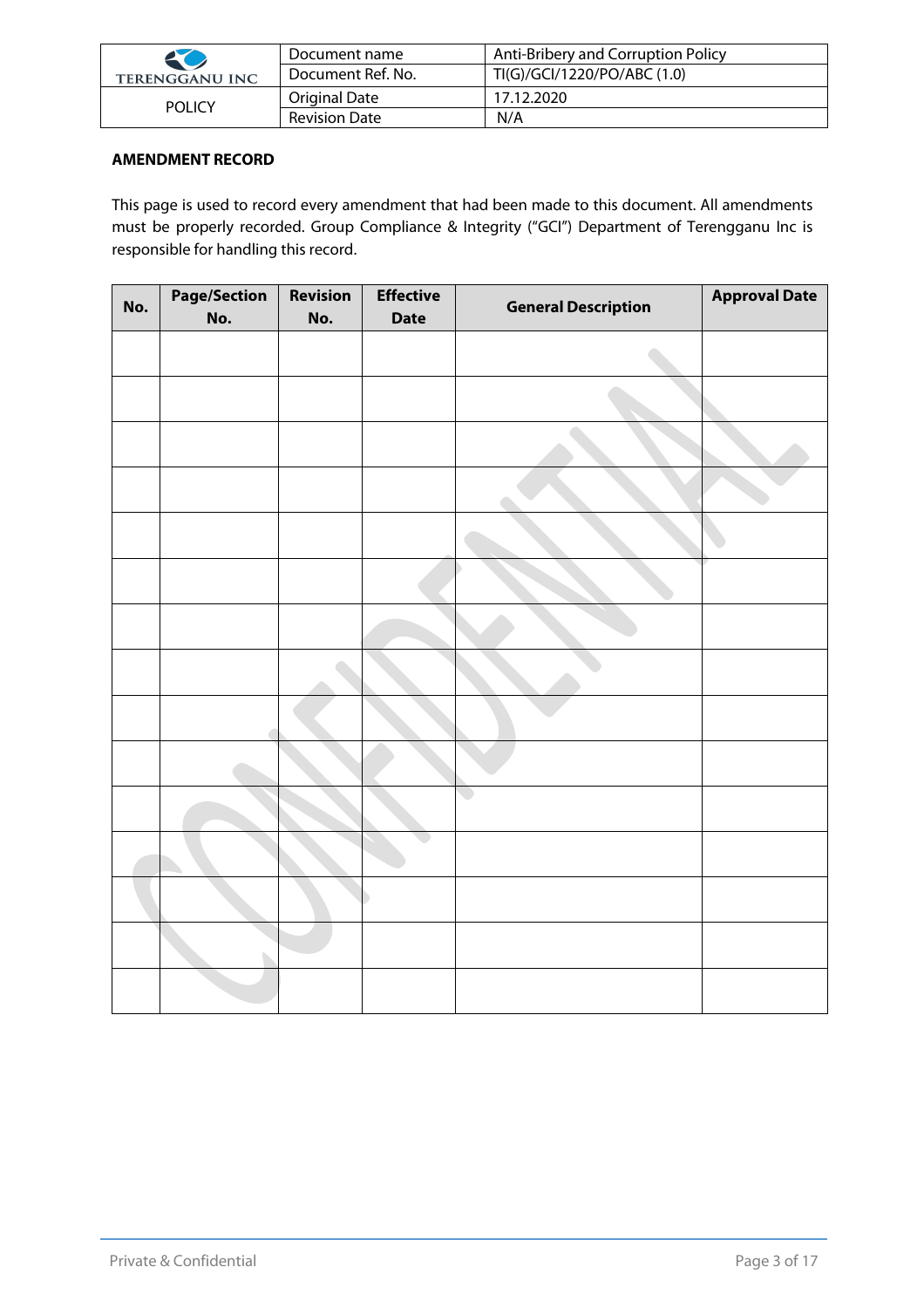| 20                    | Document name        | Anti-Bribery and Corruption Policy |
|-----------------------|----------------------|------------------------------------|
| <b>TERENGGANU INC</b> | Document Ref. No.    | TI(G)/GCI/1220/PO/ABC (1.0)        |
| <b>POLICY</b>         | Original Date        | 17.12.2020                         |
|                       | <b>Revision Date</b> | N/A                                |

# Table of Contents

| 2.0 |                                                                   |  |
|-----|-------------------------------------------------------------------|--|
| 3.0 |                                                                   |  |
| 4.0 | CORPORATE LIABILITY PROVISIONS OF SECTION 17A OF MACC ACT 2009  8 |  |
| 5.0 |                                                                   |  |
| 6.0 |                                                                   |  |
| 7.0 |                                                                   |  |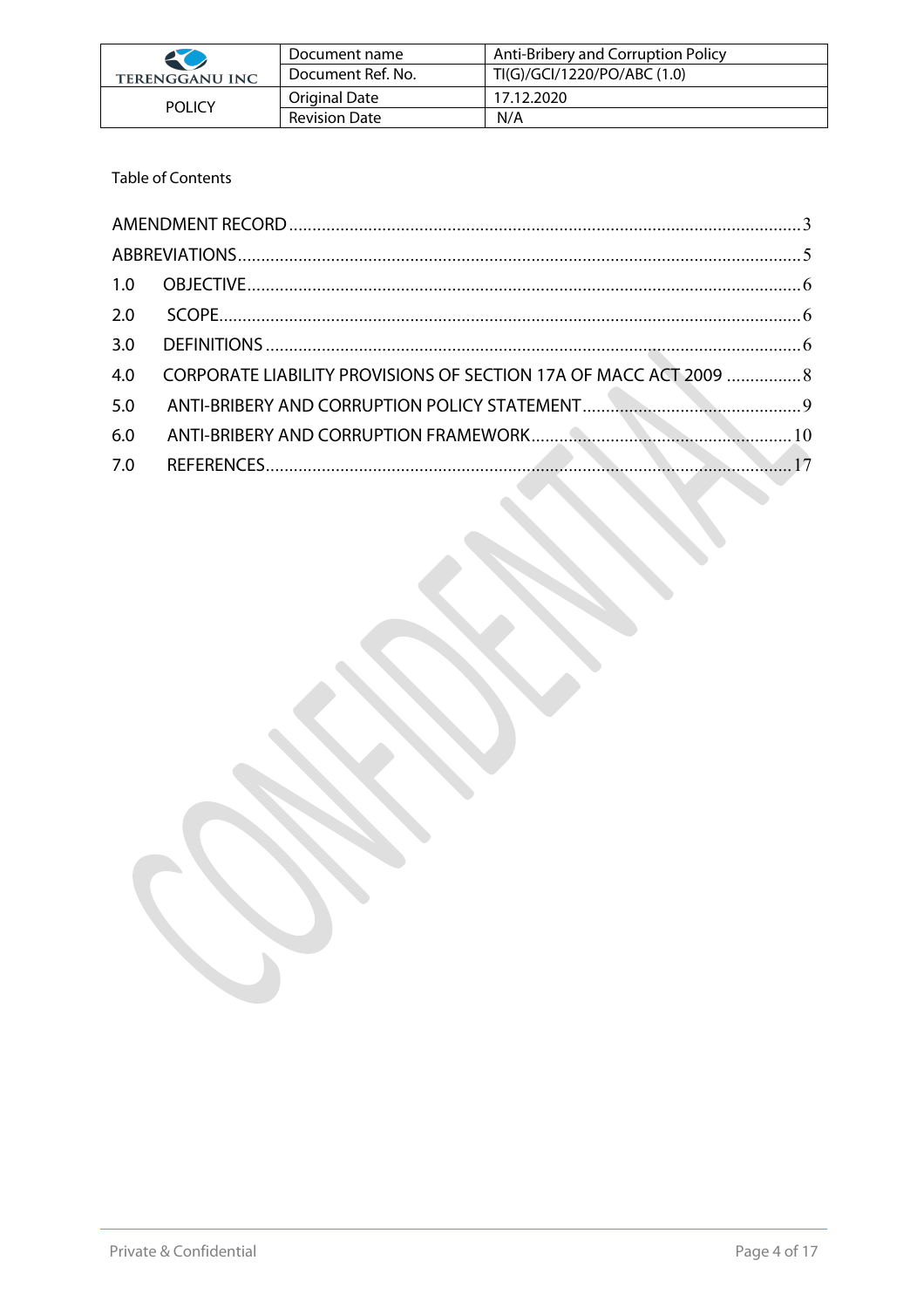| 50                    | Document name        | Anti-Bribery and Corruption Policy |
|-----------------------|----------------------|------------------------------------|
| <b>TERENGGANU INC</b> | Document Ref. No.    | TI(G)/GCI/1220/PO/ABC (1.0)        |
| <b>POLICY</b>         | Original Date        | 17.12.2020                         |
|                       | <b>Revision Date</b> | N/A                                |

# **ABBREVIATIONS**

| <b>COBE</b> | Code of Business Ethics                     |
|-------------|---------------------------------------------|
| <b>GHOC</b> | Group Head of Company                       |
| <b>GCEO</b> | : Group Chief Executive Officer             |
| HOC.        | : Head of Company                           |
| MACC        | <b>Malaysian Anti-Corruption Commission</b> |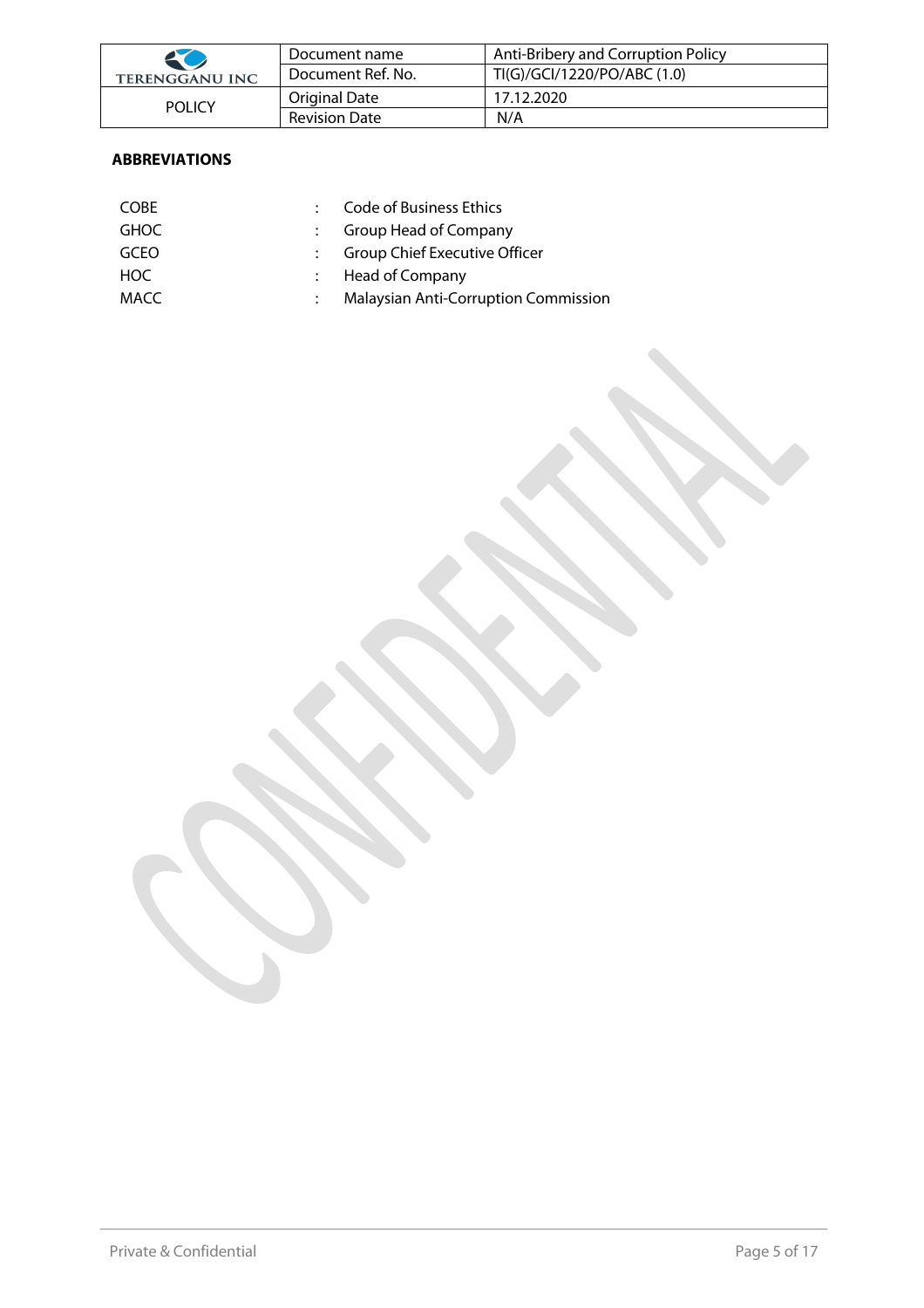| K                     | Document name        | Anti-Bribery and Corruption Policy |
|-----------------------|----------------------|------------------------------------|
| <b>TERENGGANU INC</b> | Document Ref. No.    | TI(G)/GCI/1220/PO/ABC (1.0)        |
| <b>POLICY</b>         | Original Date        | 17.12.2020                         |
|                       | <b>Revision Date</b> | N/A                                |

### **1.0 OBJECTIVE**

1.1 This Anti-Bribery and Corruption Policy & ("ABC Policy" or "the Policy") has been developed to be in line with the Guidelines on Adequate Procedure issued pursuant to the section 17A of the Malaysian Anti-Corruption and Commission Act 2009 and its amendments.

#### **2.0 SCOPE**

2.1 This Policy shall apply to all directors and employees of Terengganu Inc Group and Business Associates.

# **3.0 DEFINITIONS**

- 3.1 The following definitions shall apply throughout the policy unless otherwise expressly stated:
	- (a) "Terengganu Inc" or "the company" means Terengganu Incorporated Sdn. Bhd.
	- (b) "Terengganu Inc Group" or "the Group" used for convenience where references are made to Terengganu Inc and its subsidiaries and controlled companies of both direct and indirect interests. The companies in which Terengganu Inc has direct or indirect shareholding are distinct legal entities.
	- (c) The term "Employee" means any person who is in the employment of the Group including but not limited to permanent, contract, executive, nonexecutive, secondees and individual on direct hire.
	- (d) The term "Bribery" means the act of offering, promising, giving, accepting or soliciting of an undue advantage or gratification, either directly or indirectly, and irrespective of location(s), as an inducement or reward for a person acting or refraining from acting, in relation to the performance of that person's duties.
	- (e) The term "Corruption" is any unlawful or improper behavior that seeks to gain an advantage through illegitimate means. Corruption includes, but not limited to, bribery, extortion, fraud, abuse of power, embezzlement, and money laundering.
	- (f) "Gratification" shall include but not be limited to pecuniary and nonpecuniary benefits such as money, donation, gift, loan, fee, reward, valuable security, property or interest in property, movable or immovable property, financial benefit, office, dignity, employment, contract of employment or services, agreement to give employment or render services in any capacity, any offer, undertaking or promise, whether conditional or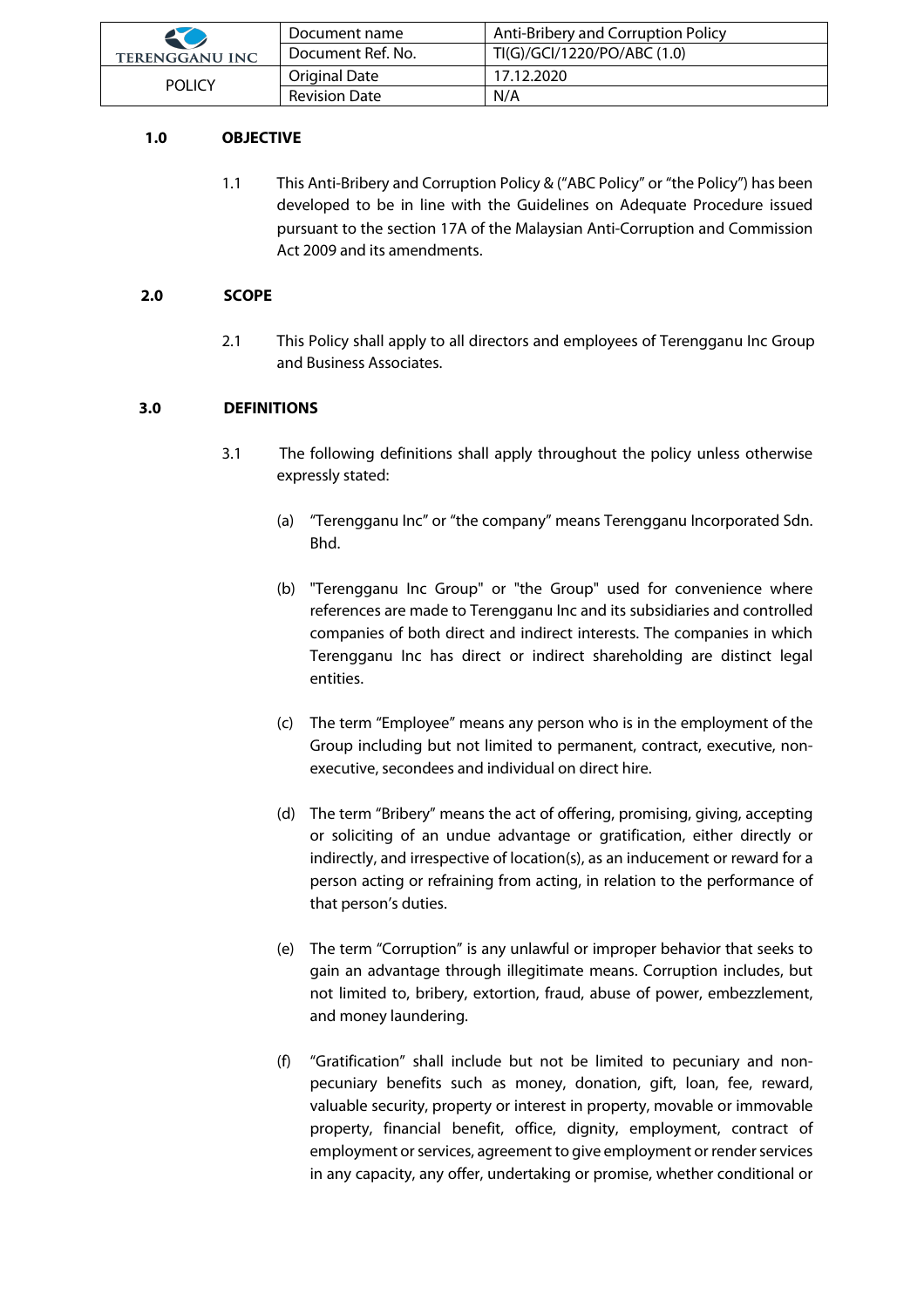| 20                    | Document name     | Anti-Bribery and Corruption Policy |
|-----------------------|-------------------|------------------------------------|
| <b>TERENGGANU INC</b> | Document Ref. No. | TI(G)/GCI/1220/PO/ABC (1.0)        |
| <b>POLICY</b>         | Original Date     | 17.12.2020                         |
|                       | Revision Date     | N/A                                |

unconditional, of any gratification, including favor which is of value to the recipient, forbearance which is beneficial to the recipient, and any other gratification as defined in the Malaysian Anti-Corruption and Commission Act 2009 and its amendment(s) ("MACCA").

- (g) "Third Parties" means a person or body that is independent of the Group.
- (h) "Business Associate" includes but not limited to clients, customer, joint ventures, joint ventures partner, consortium partners, outsourcing providers, contractors, consultants, sub-contractors, supplier, vendors, advisors, agents, distributors, representatives, intermediaries and investors. All Business Associates are third parties, but not all third parties are business associates.
- (i) "Public Official" means Person holding legislative, administrative or judicial office, whether by appointment, election or succession, or any person exercising a public function, including for a public agency or public enterprise, or any official or agent of a public domestic or international organization, or any candidate for public office.
- (j) Unless otherwise stated, the following shall apply:
	- I. "The Board" refers to the Board of Directors of the Company.
	- II. "Group Head of Company" refers to the Business Head who runs all aspects of the Company (i.e., holds title such as Executive Director, Chief Executive Officer, General Manager, etc.).
	- III. "Joint Venture" refer to business venture which is undertaken jointly with unrelated partners. May take the form of subsidiaries, associates and unincorporated entities.
	- "Management" refers to those persons who perform the task of managing a specific function of the Company (e.g., Chief Financial Officer, Heads of Department, etc.).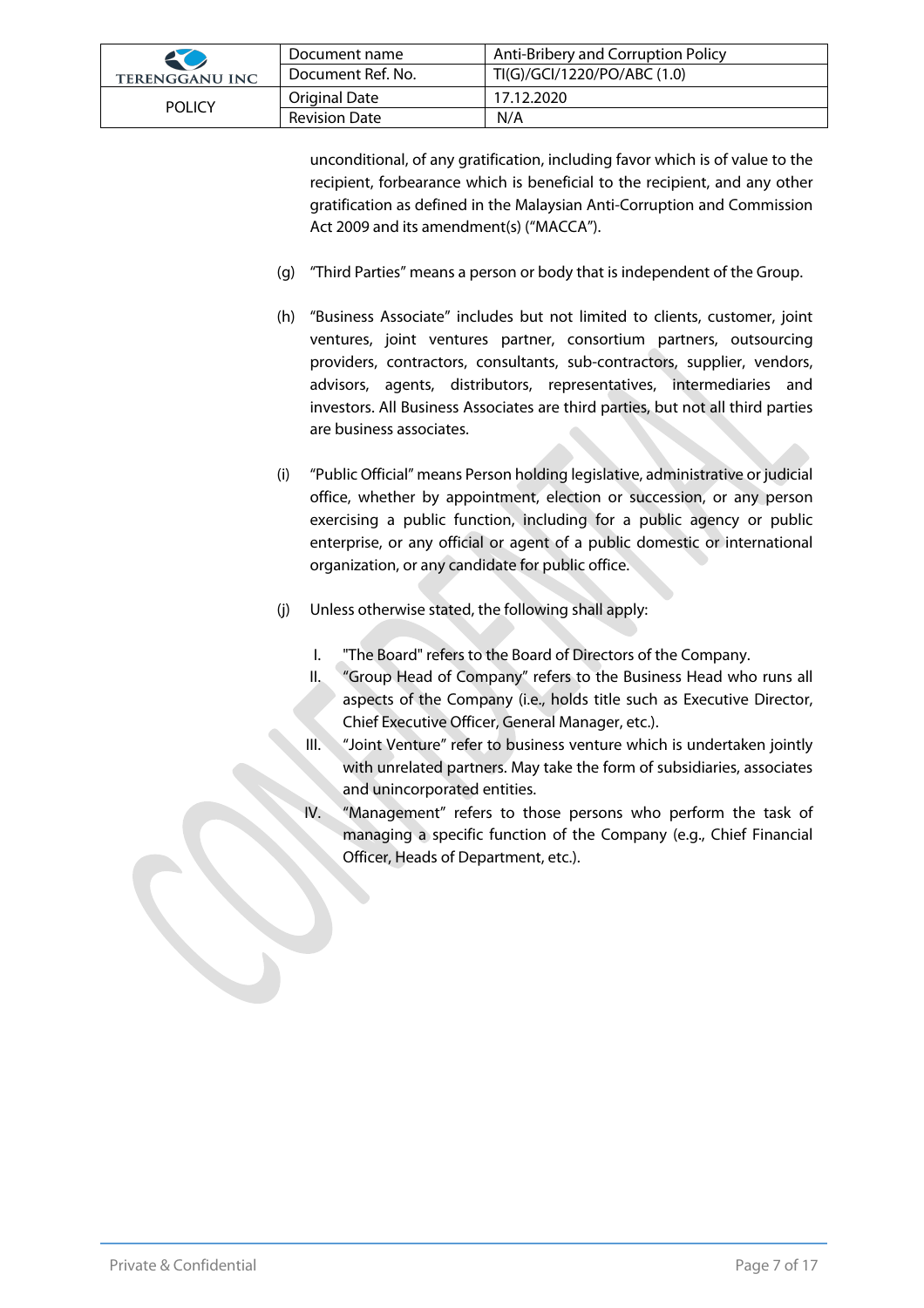| 20                    | Document name        | Anti-Bribery and Corruption Policy |
|-----------------------|----------------------|------------------------------------|
| <b>TERENGGANU INC</b> | Document Ref. No.    | TI(G)/GCI/1220/PO/ABC (1.0)        |
| <b>POLICY</b>         | Original Date        | 17.12.2020                         |
|                       | <b>Revision Date</b> | N/A                                |

#### **4.0 CORPORATE LIABILITY PROVISIONS OF SECTION 17A OF MACC ACT 2009**

- 4.1 The provision of section 17A under the MACC Act 2009, establishes the principle of a commercial organization's (including Terengganu Inc Group) corporate liability for the corrupt practices of its employees and / or any person associated with the commercial organization in cases where such corrupt practices are carried out for the organization's benefit or advantage.
- 4.2 The penalties could be in the form of a fine of not less than ten (10) times the value of gratification or RM1 million, whichever is higher, or imprisonment for a term not exceeding 20 years, or both.
- 4.3 The Guidelines on Adequate Procedure was issued by the Prime Minister 's Office with the objective of assisting commercial organization to understand what adequate procedures should be implemented to prevent the occurrence of corrupt practices in business activities and which could be relied on as a defense to absolve liability under section 17A.
- 4.4 There are five (5) principles, which that may be used as reference points to assist commercial organization which as follows:
	- a) Top Level Commitment
	- b) Risk Assessment
	- c) Undertake control measures
	- d) Systematic review, monitoring and enforcement
	- e) Training and communication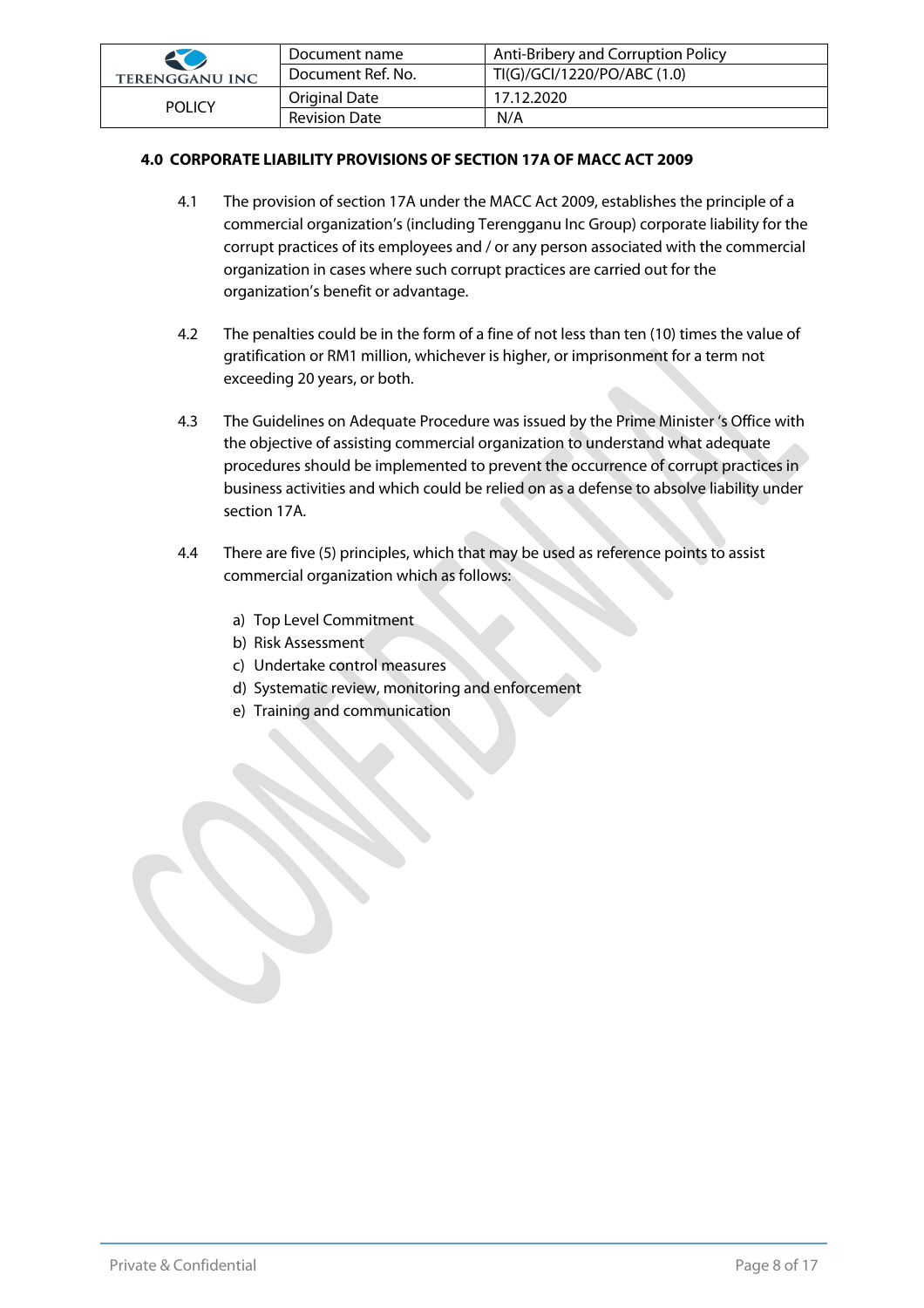| 20                    | Document name        | Anti-Bribery and Corruption Policy |
|-----------------------|----------------------|------------------------------------|
| <b>TERENGGANU INC</b> | Document Ref. No.    | TI(G)/GCI/1220/PO/ABC (1.0)        |
| <b>POLICY</b>         | Original Date        | 17.12.2020                         |
|                       | <b>Revision Date</b> | N/A                                |

#### **5.0 ANTI-BRIBERY AND CORRUPTION POLICY STATEMENT**

- 5.1 Terengganu Inc Group is committed to acting professionally, fairly and with integrity in all its business dealings and relationships wherever it operates, and in implementing and enforcing effective systems to counter bribery and corruption. Both bribery and corruption are punishable offences under the Malaysian Anti-Corruption and Commission Act 2009 and its amendments.
- 5.2 Terengganu Inc Group's anti-bribery and corruption stances are as follows:
	- a) The Group adopts a "Zero Tolerance" approach against all forms of bribery and corruption.
	- b) All directors and employees must not offer, promise, give, solicit or accept any bribe and/or other improper gratifications in order to achieve any business or personal advantage for themselves or others, or engage in any transaction that contravenes any applicable anti-bribery or anti-corruption laws.
	- c) The Group holds a "No Gift" Policy, although certain exceptions are allowed.
	- d) Dealing with third parties including clients, joint ventures partner, outsourcing providers, contractors, consultants, supplier, vendors, advisors, agents, distributors and representatives must be carried out in compliance with all relevant laws and must be consistent with the values and principles of the Group's Code of Business Ethics ("COBE").
	- e) The Group encourages its employees or other stakeholders to make any disclosures openly and honestly, and that concerns or complaints raised will be treated fairly and properly.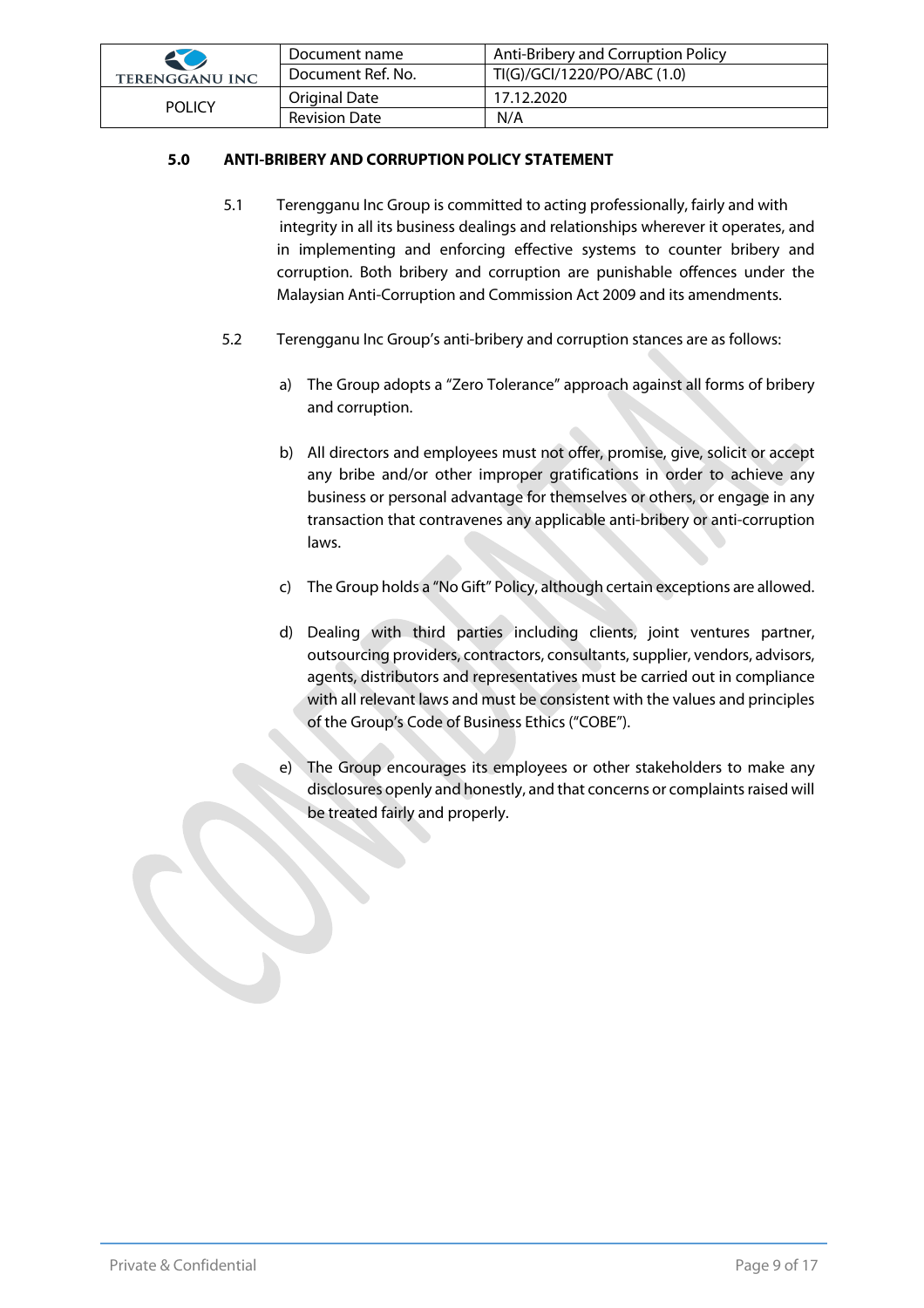| 20                    | Document name        | Anti-Bribery and Corruption Policy |
|-----------------------|----------------------|------------------------------------|
| <b>TERENGGANU INC</b> | Document Ref. No.    | TI(G)/GCI/1220/PO/ABC (1.0)        |
| <b>POLICY</b>         | Original Date        | 17.12.2020                         |
|                       | <b>Revision Date</b> | N/A                                |

## **6.0 ANTI-BRIBERY AND CORRUPTION FRAMEWORK**

**6.1** The diagram below highlights how the various policies, procedures and control of the Group addresses the five (5) principles outlines in the Guidelines on Adequate Procedures.



#### **6.2 Top Level Commitment**

a) The Group's Board, Management and relevant functions are responsible to ensure adequate procedures are in place. The respective key responsibilities are as follows:

| <b>Function</b>           | <b>Roles and responsibilities</b>                                                                                                                                                                                                                                          |  |
|---------------------------|----------------------------------------------------------------------------------------------------------------------------------------------------------------------------------------------------------------------------------------------------------------------------|--|
| <b>Board of Directors</b> | I. Determining the Group stances on anti-bribery<br>and corruption.<br>II. Overseeing the establishment, maintenance and<br>review of Terengganu Inc Group's ABC policy; and<br>III. Promoting a culture of Integrity including<br>managing corruption risk of the Groups. |  |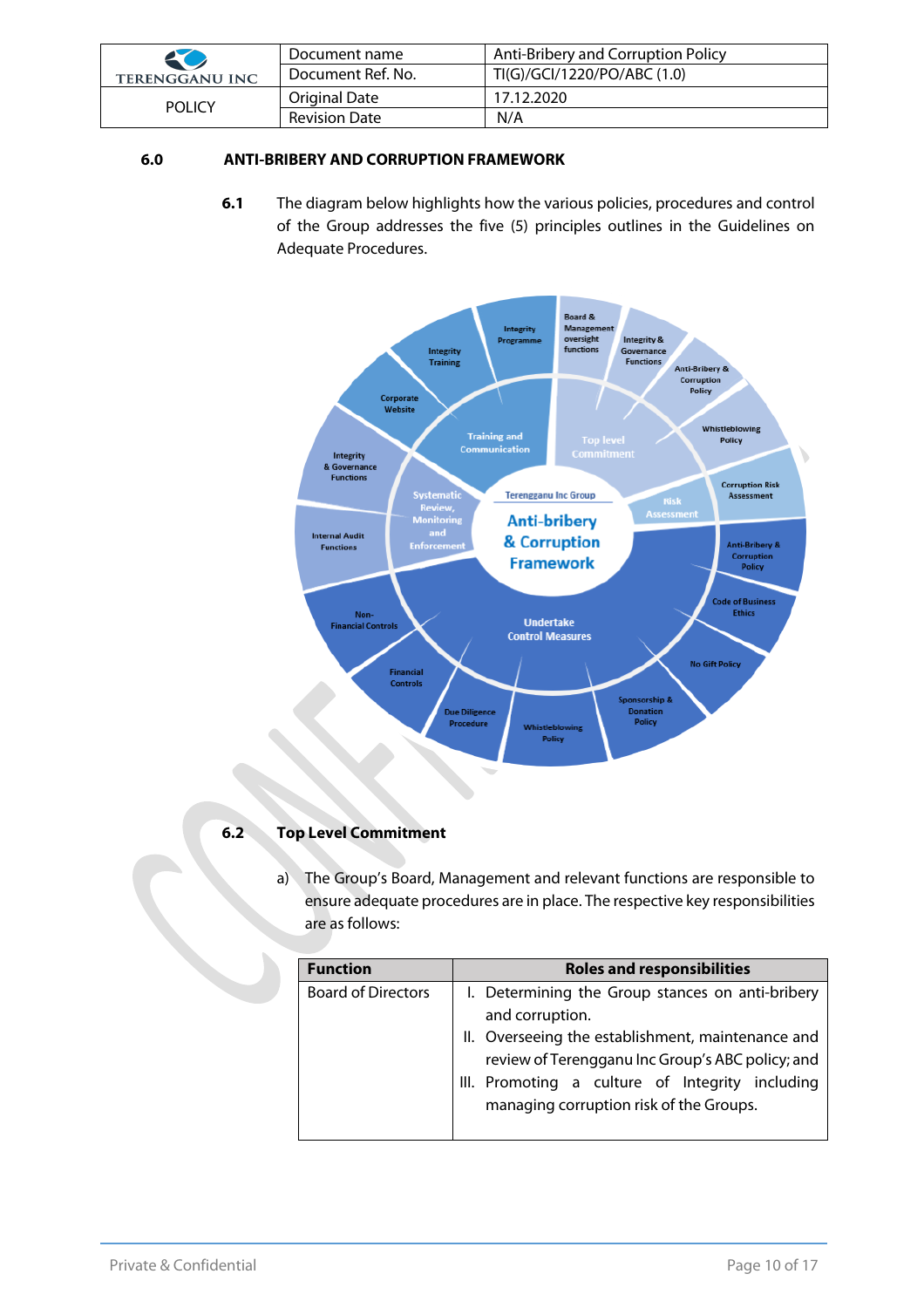| 20                    | Document name        | Anti-Bribery and Corruption Policy |
|-----------------------|----------------------|------------------------------------|
| <b>TERENGGANU INC</b> | Document Ref. No.    | TI(G)/GCI/1220/PO/ABC (1.0)        |
| <b>POLICY</b>         | <b>Original Date</b> | 17.12.2020                         |
|                       | <b>Revision Date</b> | N/A                                |

| <b>Function</b>        | <b>Roles and responsibilities</b>                                             |
|------------------------|-------------------------------------------------------------------------------|
| Management             | I. ABC Policy need to be implemented to all level                             |
|                        | of organization within the company and set the                                |
|                        | right "tone at the top".                                                      |
|                        | II. To assign a competence person(s) with                                     |
|                        | adequate resource to be responsible for the                                   |
|                        | implementation and operation of the ABC                                       |
|                        | Policy.                                                                       |
|                        | III. Review an anti-corruption compliance program,                            |
|                        | which includes clear policies and objectives that                             |
|                        | adequately address corruption risks; and                                      |
|                        | IV. Promote a culture of integrity within the Group.                          |
|                        |                                                                               |
| Integrity &            | I. Ensuring the implementation of ABC Policy.                                 |
| Governance             | II. Provide advice and guidance to the Group and                              |
|                        | business associates on the ABC policy and issues                              |
|                        | related to bribery and corruption.                                            |
|                        | III. Assist the BOD and the Management in                                     |
|                        | promoting integrity culture.                                                  |
|                        | IV. Reporting to the Board any significant anti-                              |
|                        | bribery and corruption issues.                                                |
|                        | V. Ensure the establishment and performance of                                |
|                        | an internal control system which provides                                     |
|                        | reasonable assurance that the corruption risks                                |
|                        | are managed.                                                                  |
|                        | VI. Conduct Enhanced Due Diligence (if required).                             |
|                        | VII. Provide employees with adequate training to                              |
|                        | ensure they're thoroughly understanding of the<br>organization's<br>position, |
|                        | anti-corruption<br>especially their role within or outside the Group;         |
|                        | and                                                                           |
|                        | VIII. To assist the BOD in conducting special                                 |
|                        | review/investigations as and when requested.                                  |
|                        |                                                                               |
| <b>Human Resources</b> | I. Perform background checks for all new hires.                               |
|                        | The purpose is to establish a standard for hiring                             |
|                        | and promoting the qualified individuals with                                  |
|                        | emphasis on prior work experience, past                                       |
|                        | accomplishments and evidence of integrity and                                 |
|                        | ethical behavior, demonstrate an entity's                                     |
|                        | commitment to competent and trustworthy                                       |
|                        | people; and                                                                   |
|                        | II. To ensure implementation of appropriate                                   |
|                        | actions<br>in<br>disciplinary<br>accordance<br>with                           |
|                        | applicable Guidelines and Regulations.                                        |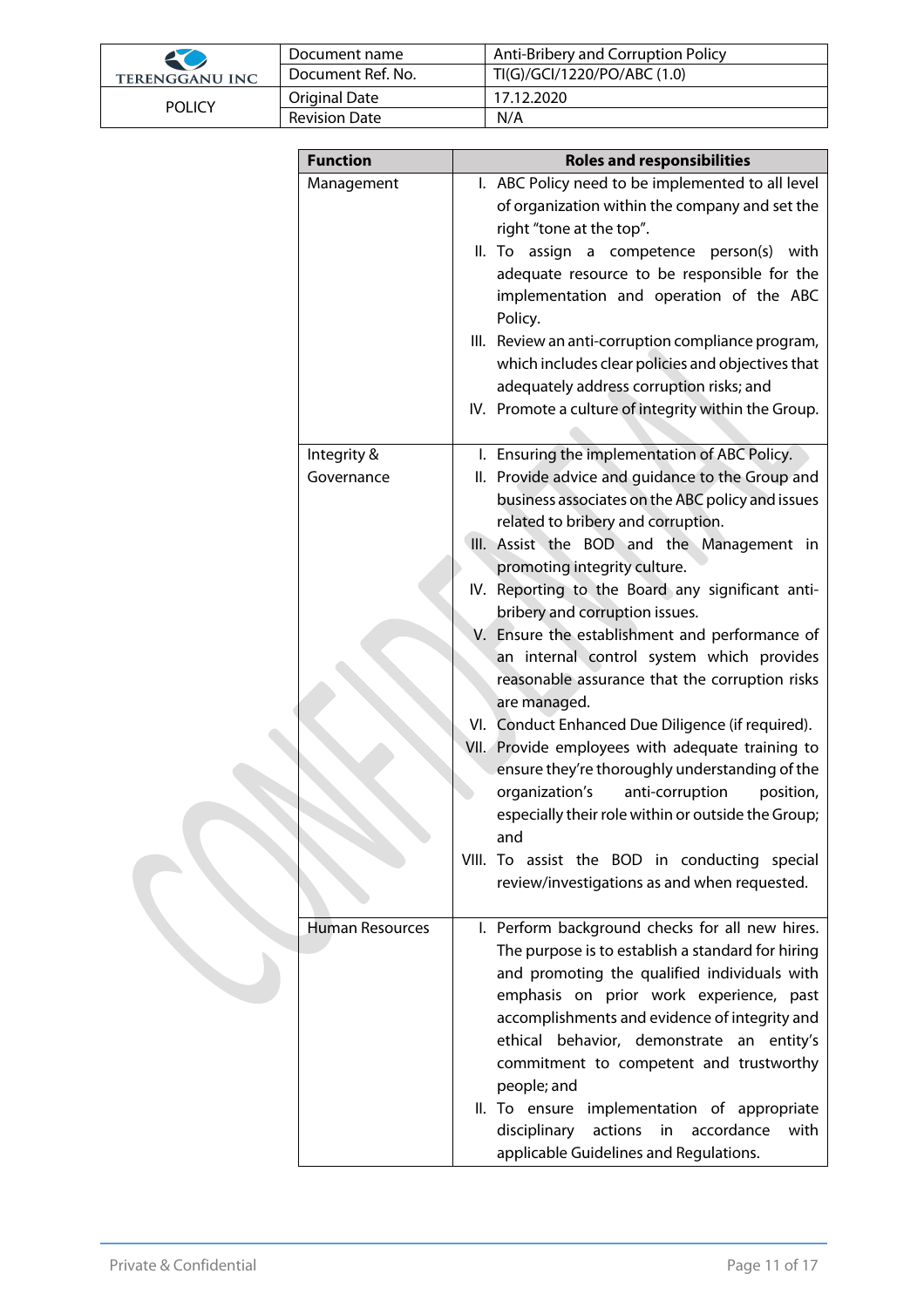| 50                    | Document name        | Anti-Bribery and Corruption Policy |
|-----------------------|----------------------|------------------------------------|
| <b>TERENGGANU INC</b> | Document Ref. No.    | TI(G)/GCI/1220/PO/ABC (1.0)        |
| <b>POLICY</b>         | Original Date        | 17.12.2020                         |
|                       | <b>Revision Date</b> | N/A                                |

| <b>Function</b>            | <b>Roles and responsibilities</b>                                                                                                                                                                                                                                                                                                                                                                                 |
|----------------------------|-------------------------------------------------------------------------------------------------------------------------------------------------------------------------------------------------------------------------------------------------------------------------------------------------------------------------------------------------------------------------------------------------------------------|
| <b>Company Secretary</b>   | Perform background checks for all new hires of Board<br>Members. The purpose is to establish a standard for<br>hiring and promoting the qualified individuals.                                                                                                                                                                                                                                                    |
| Strategic<br>Communication | To conduct due diligence before<br>making<br>a<br>commitment to a sponsorship & donation requested<br>by external stakeholders to ensure that the requests<br>are legitimate and that any red flags raised are<br>resolved prior to committing to the activity or funds.                                                                                                                                          |
| Procurement                | To conduct due diligence on any relevant parties i.e.<br>vendors, contractors, supplier, consultant (if require)                                                                                                                                                                                                                                                                                                  |
| Legal                      | To provide legal advice as and when requested by<br>respective parties with regards to anti-corruption<br>and bribery.                                                                                                                                                                                                                                                                                            |
| Risk Management            | To assist risk identification and assessment of risk<br>associated with corruption.                                                                                                                                                                                                                                                                                                                               |
| <b>Internal Audit</b>      | $\overline{1}$ .<br>To assess the performance, efficiency and<br>effectiveness of anti-corruption program and<br>ensure program is enforced.<br>II.<br>To assist the BOD and the Management in<br>conducting investigations; and<br>III.<br>To report to the BOD and the Management on<br>the<br>internal<br>control<br>assessments,<br>audit<br>observations,<br>investigations<br>related<br>and<br>activities. |

b) In order to the Group to effectively address and manage the bribery and corruption risk, all employee at any level is expected to understand and comply with this policy. The roles and responsibilities of employees are as follows:

| <b>Function</b> |      | <b>Roles and responsibilities</b>              |  |
|-----------------|------|------------------------------------------------|--|
| Employee        |      | To adhere to the standards and restrictions    |  |
|                 |      | imposed by applicable laws and Terengganu      |  |
|                 |      | Inc Group's rules and regulations.             |  |
|                 | Ш.   | To have a basic understanding of corruption    |  |
|                 |      | and bribery and be aware of the red flags.     |  |
|                 | III. | To support Terengganu Inc Group<br>-in         |  |
|                 |      | corruption and<br>by<br>bribery<br>managing    |  |
|                 |      | any suspected and /<br>reporting<br>real<br>or |  |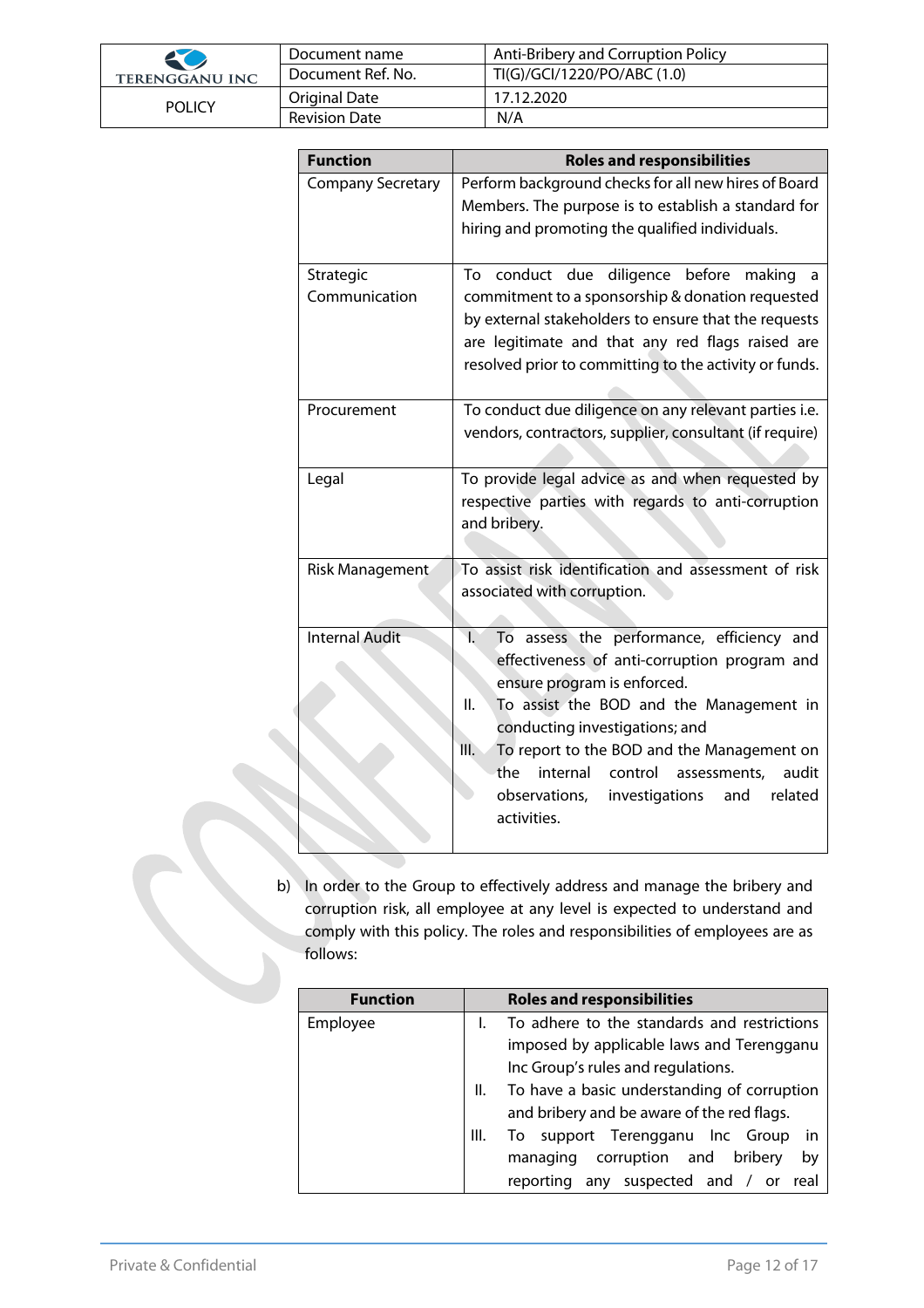| 50                    | Document name        | Anti-Bribery and Corruption Policy |
|-----------------------|----------------------|------------------------------------|
| <b>TERENGGANU INC</b> | Document Ref. No.    | TI(G)/GCI/1220/PO/ABC (1.0)        |
| <b>POLICY</b>         | Original Date        | 17.12.2020                         |
|                       | <b>Revision Date</b> | N/A                                |

| <b>Function</b> | <b>Roles and responsibilities</b>                                                                                                                                                                                                                                                               |  |  |
|-----------------|-------------------------------------------------------------------------------------------------------------------------------------------------------------------------------------------------------------------------------------------------------------------------------------------------|--|--|
|                 | corruption incidents or non-compliance to the<br>ABC policy; and<br>To read and understand policies and<br>IV.<br>procedures with regards to anti-corruption<br>compliance (i.e., Anti-corruption & bribery<br>handbook, No gift policy, Code of Business<br>Ethics and Whistleblowing Policy). |  |  |

#### **6.3 Corruption Risk Assessment**

- a) Corruption Risk Assessment process helps the Group to structural weakness that may facilitate bribery or corruption.
- b) The Group should establish a process of identification, evaluation and management of corruption risk.
- c) The Group should conduct bribery and corruption risk assessment periodically and when there is change in law or circumstance of the business.

#### **6.4 Undertake Control Measure**

- a) Due Diligence
	- I. Due diligence is a process to screen internal and third parties and obtain the necessary information to assess these parties including identifying any red flags that may indicate potentially higher risks with regards to possible integrity or bribery risk.
	- Due diligence may include a search through relevant databases, checking for relationships with public officials, self-declaration, etc. The results of the due diligence process must be documented and retained for at least **seven (7) years**; to be produced on request by the custodian of the process.
- b) Anti-Bribery and Corruption Policies

The current Terengganu Inc Group's set of policies and framework provide the foundation to support the culture of good governance and Integrity. This includes but not limited to:

I. Code of Business Ethics ("COBE")

It sets out principles, practices and standards of personal and corporate behavior. The Group COBE among others describes broad guidelines on the following:

**Employee responsibilities.**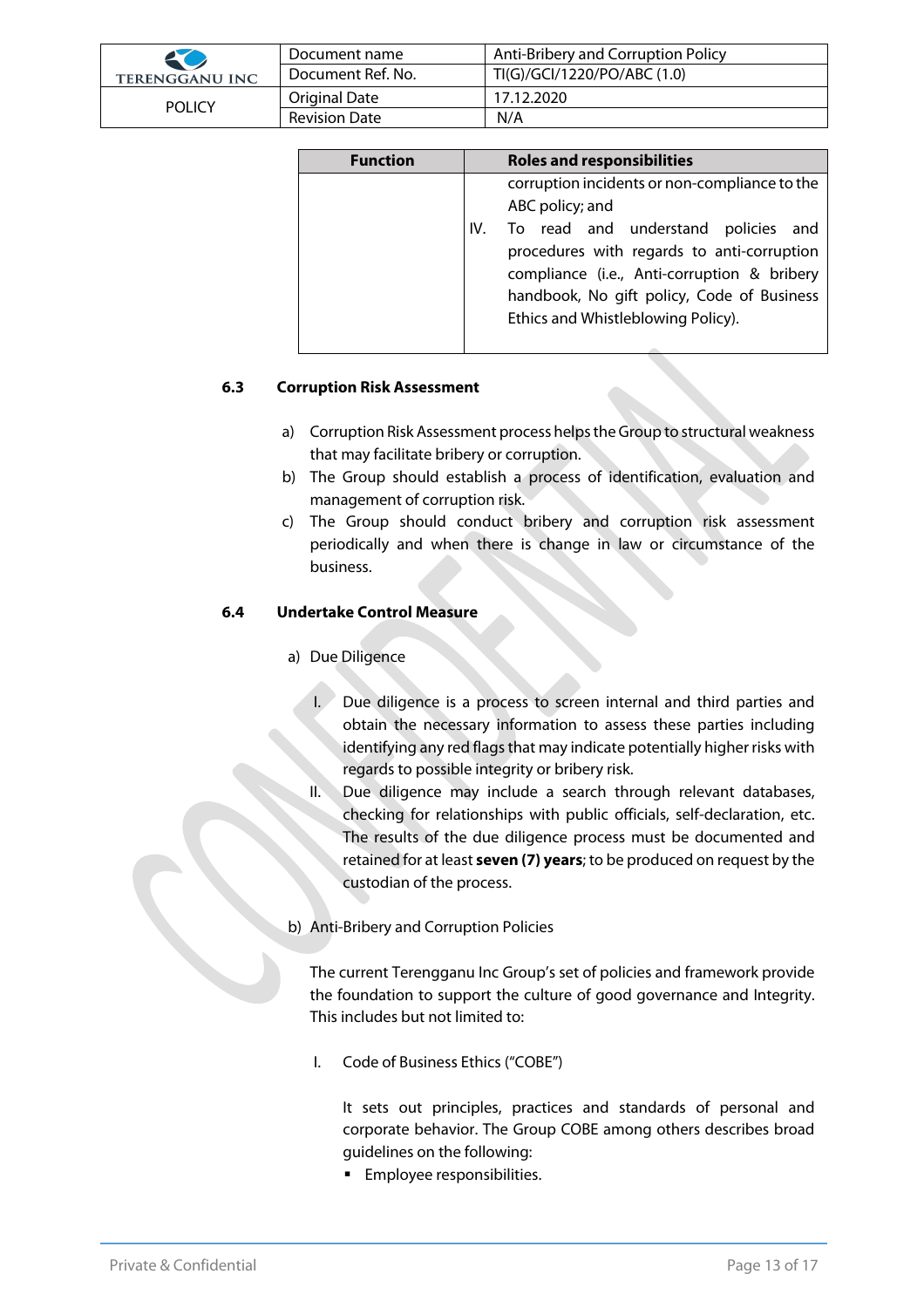| 20                    | Document name     | Anti-Bribery and Corruption Policy |
|-----------------------|-------------------|------------------------------------|
| <b>TERENGGANU INC</b> | Document Ref. No. | TI(G)/GCI/1220/PO/ABC (1.0)        |
| <b>POLICY</b>         | Original Date     | 17.12.2020                         |
|                       | Revision Date     | N/A                                |

- Business practice.
- Conflict of Interests.
- Abuse of Information and Insider Trading; and
- Dealing with third parties, government and communities.
- II. No Gift Policy

Giving or receiving gifts is often an important part of maintaining and developing business relationships. Terengganu Inc Group hold a "No Gift" Policy, although certain exceptions are allowed. Any allowable gifts shall be authorized, processed, and recorded in accordance with the Group No Gift Policy.

III. Sponsorship & Donation Policy

Improper or excessive donation and sponsorship may perceived as a form of bribe and corruption, may have negative impacts on the Groups such as legal consequences, financial losses or reputational damage. Directors and employees must ensure that all sponsorships and donations are not used as a subterfuge for bribery and corruption. Terengganu Inc Group has established a sponsorship & Donation Policy which sets out the principles and specific prohibition on donation and sponsorship made by the Group.

IV. Whistle-Blowing Policy

Terengganu Inc Group strongly encourage reporting of real and suspected cases or suspicious activities of bribery and corruption without the fear of retaliation or reprisal. Any alleged or suspected improper conduct of bribery and corruption can be disclosed using the following channel.

- § Secured email address at **whistleblower@terengganuinc.com** and the designated director's email (if any).
- § By writing or to meet in person with the Head of Compliance and Integrity at Wisma TI, Chendering, 21080 Kuala Terengganu, Terengganu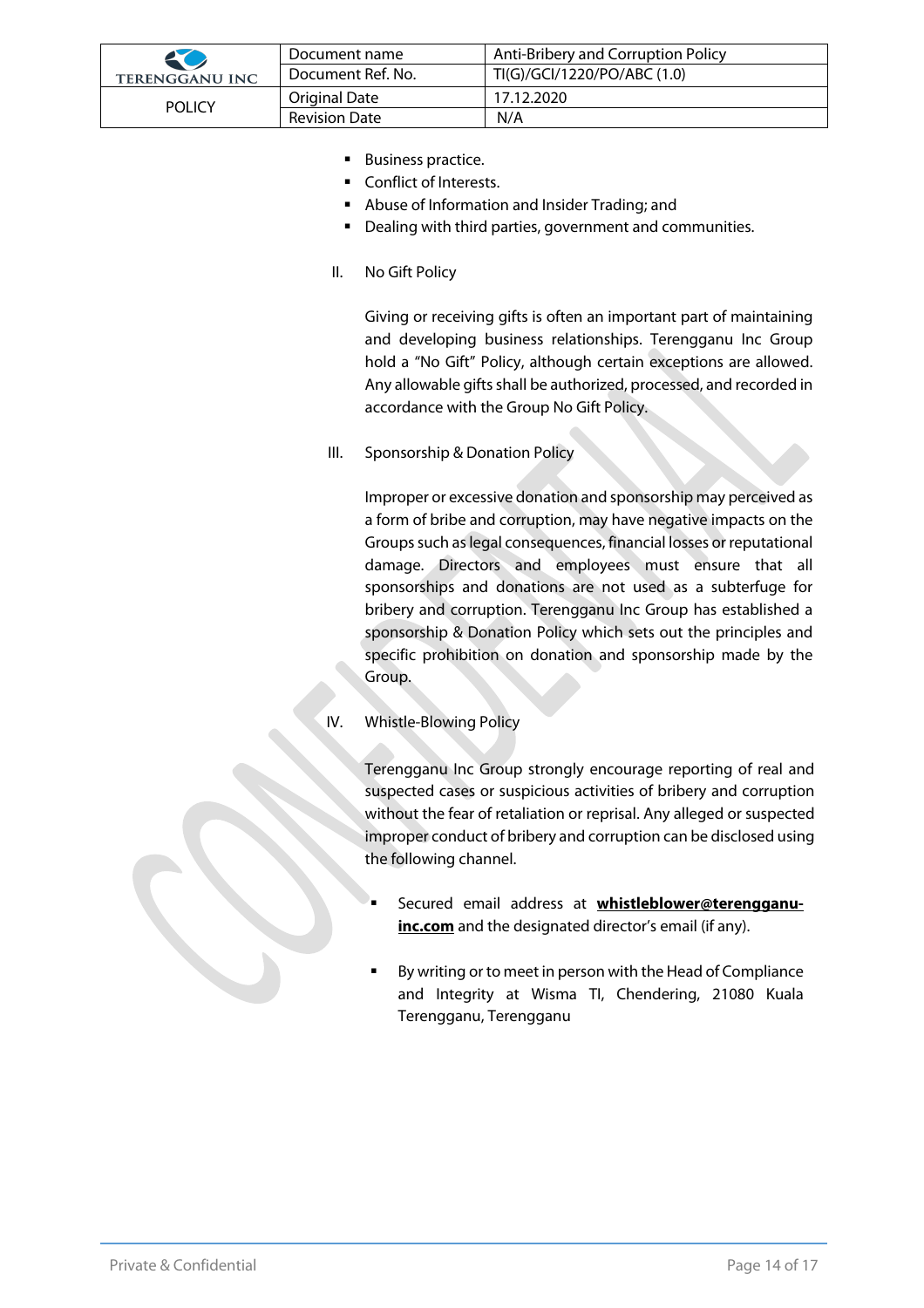| 20                    | Document name        | Anti-Bribery and Corruption Policy |
|-----------------------|----------------------|------------------------------------|
| <b>TERENGGANU INC</b> | Document Ref. No.    | TI(G)/GCI/1220/PO/ABC (1.0)        |
| <b>POLICY</b>         | Original Date        | 17.12.2020                         |
|                       | <b>Revision Date</b> | N/A                                |

- V. The Group has identified certain area which are also susceptible to corruption risk as follows:
	- § Facilitation Payment

Terengganu Inc Group adopts a strict policy of disallowing the use of any facilitation payments. Facilitation is a payment received or made to a decision maker or an administrative staff (in either public or private sector) to speed up a process or secure licenses/ permits, etc. The only exceptional situation for making a facilitation payment is when employees are in peril; facilitation payment is allowed for the safety of employees. However, employees must immediately report the event to the Head of Group Human Capital or Head of GCI.

Support Letter

Terengganu Inc Group awards contracts and employee positions purely on a merit basis. Therefore, support letters in all forms shall not be recognized as part of any decisionmaking process.

§ Recruitment of employee

Terengganu Inc Group recognizes the value of integrity in its employees. The Group's recruitment, training, performance evaluation, remuneration, recognition and promotion for all employees, including management, shall be designed and regularly updated to recognize integrity. Candidates will be selected based on the selection criteria as prescribed by the recruitment policy and procedure of respective company. The selection criteria shall include background searches to ensure that the candidate has not been convicted in any bribery or corruption case(s).

§ Anti-Money Laundering ("AML")

AML is a process of converting cash or property derived from criminal activities to give it a legitimate appearance. Directors and employees are prohibited from engaging, either directly or indirectly, in any transaction that involves proceeds from criminal activities, including diversion, concealment, receipt, use or disposal of such proceeds.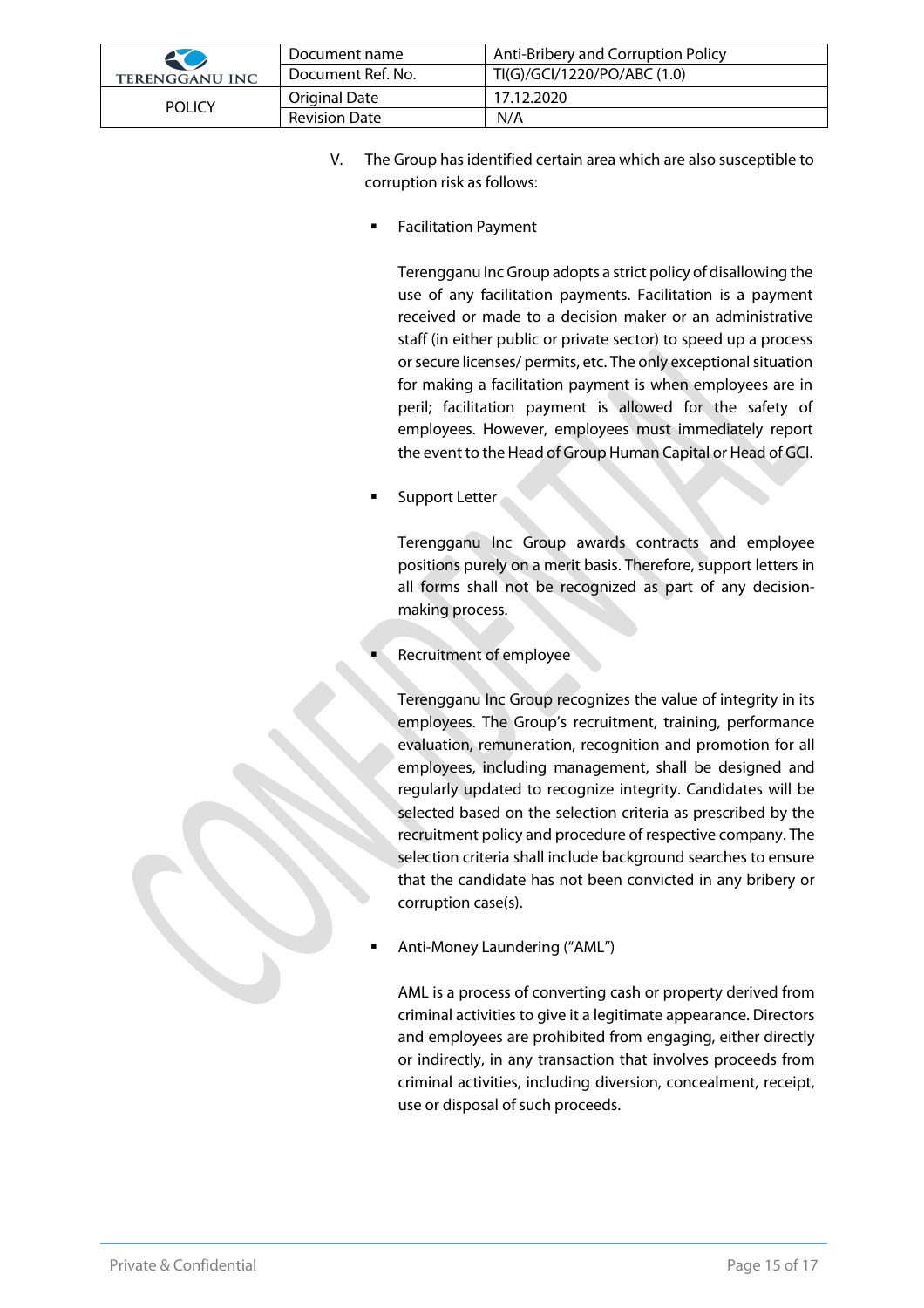| 20                    | Document name     | Anti-Bribery and Corruption Policy |
|-----------------------|-------------------|------------------------------------|
| <b>TERENGGANU INC</b> | Document Ref. No. | TI(G)/GCI/1220/PO/ABC (1.0)        |
| <b>POLICY</b>         | Original Date     | 17.12.2020                         |
|                       | Revision Date     | N/A                                |

#### **6.5 Systematic Review, Monitoring and Enforcement**

- a) Internal Audit shall monitor and evaluate the performance, efficiency and effectiveness of ABC policy and program. Improvement opportunities could arise when a weakness is detected during the review.
- b) Integrity & Governance shall monitor the performance of the Group in relation to anti-bribery and corruption compliance and will report to the Board on Quarterly basis.
- c) Terengganu Inc Group may consider any independent third party at least once every three years to obtain assurance that the Group is operating in compliance with policies and procedure in relation to corruption.
- d) Terengganu Inc Group have the right to take disciplinary action against any employee found to commit a breach of this policy. Further to disciplinary taken, any employee who commits a bribery or corruption risks violating MACC Act 2009 and shall on conviction, be liable to penalty as stipulated under the Act.

#### **6.6 Training and Communication**

- a) The objective of training and communication is to ensure the Group's antibribery and corruption stances are conveyed to all employee and third parties.
- b) Employee training and awareness may include anti-bribery and corruption related policies, consequences of non-compliance, roles and responsibilities or any changing circumstances which may be relevant to the employees.
- Terengganu Inc Group may consider providing specific training to some business associates that may expose the Group to a higher risk, as any bribery or corruption actions conducted by the business associates with intent to obtain or retain business or a business advantage for the Group may cause the Group to bear a corporate liability in relation to Section 17A, Malaysian Anti-Corruption and Commission Act 2009 and its amendment.